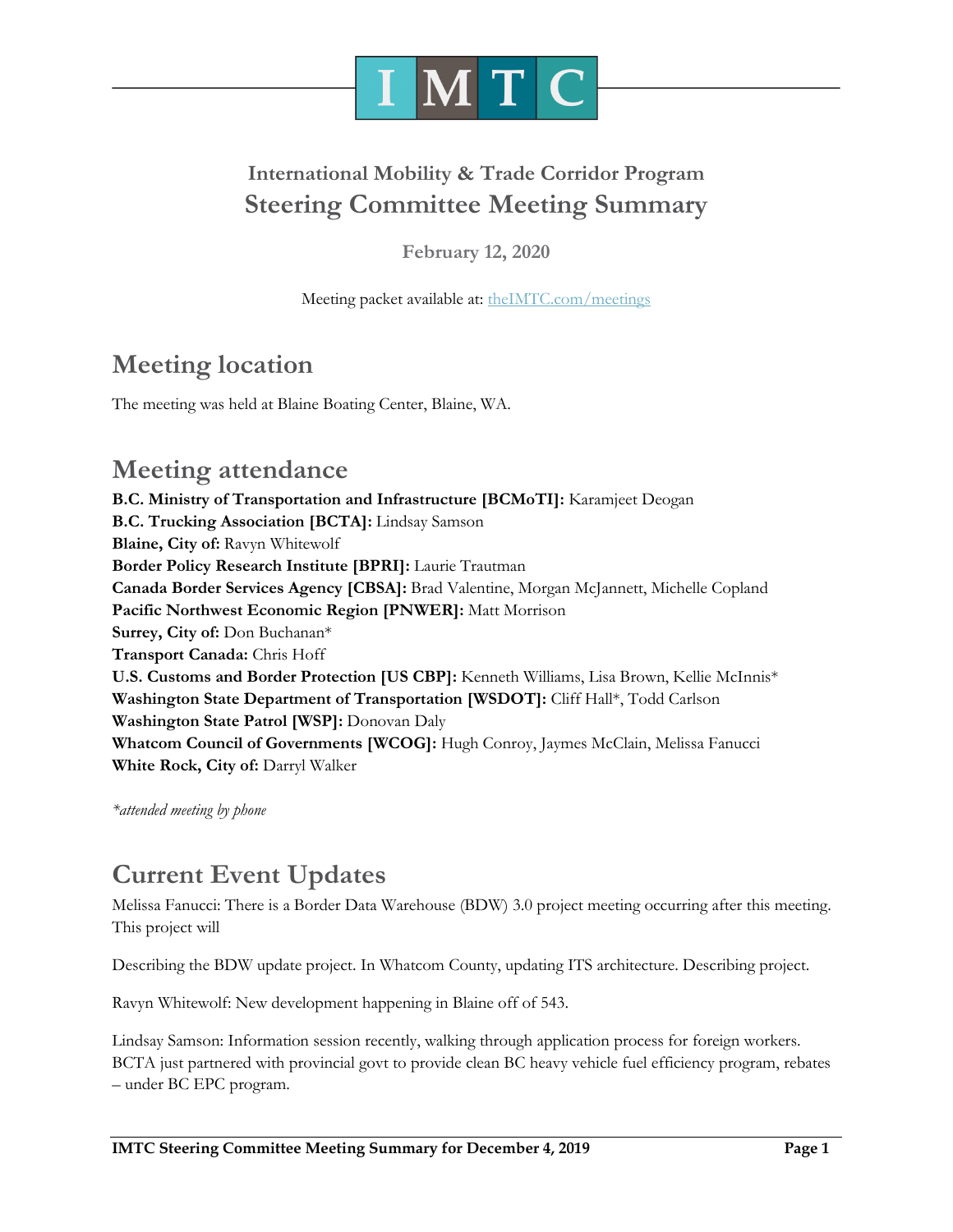#### www.theIMTC.com

Chris Hoff: TC looking at alternative fuel tech as well.

Hugh Conroy: TBWG is at end of April in Juneau, AK. Climate Action Task Force (Bham) has goal of banning internal combustion engines in Bham by 2035 – would be good to see how much traction these policies are getting, especially as it pertains to cross-border traffic.

Ken Williams: Last couple of weeks, trying to address coronavirus. Public Health services on site at Peace Arch to screen people traveling from China.

Brad Valentine: CBSA Looking to have electric vehicle charging stations at POEs here for employee vehicles.

Todd Carlson:

Matt Morrison: PNWER working a lot on preclearance, particularly with ferries.

# **Washington State Patrol – briefing on truck weigh-in-motion (WIM) and WSP regional initiatives**

Donovan Daly: Have 56 stationary WIMs (in WA?). Working with WSDOT to determine money that goes into WIM versus other technology. Installing new WIM to try to leverage data to determine which vehicles to stop to help increase safety. Driver-caused incidents are greatest concern. With tech screening, could share onsite screening data with trucking companies regarding their vehicles. Building WIM on Hwy 9 near Van Zandt

Hugh Conroy: Was WIM integration with Port Man and Bow Hill to greenlight trucks.

Todd Carlson: Hwy 9 is very narrow, so observations on trucks using 9 are exacerbated because of their size.

Donovan Daly: WIM on 9 could also help keep trucks compliant if they are driving around WIMs on I-5.

Ken Williams: Interested in what data is collected and how it can be used by other law enforcement.

Donovan Daly: Very restricted, use data for safety and not law enforcement.

Hugh Conroy: Truck parking an issue as well?

Ravyn Whitewolf: Truck parking off of 543 is gone, so more trucks are parking south of town on Portal Way. Trailers are often left in public right of way. Potentially helping resolve issue with permit for parking facility by airport (that city will own) for trucks to park at to help enforce parking.

# **Review of errant trucks arriving at Peace Arch/Douglas: 10 years after signage improvements, is this a continuing problem?**

Hugh Conroy: Previous discussion about VMS signage for trucks along I-5, BC hwy 99 about Douglas-Peace Arch not accepting commercial vehicles – route to Pacific Highway.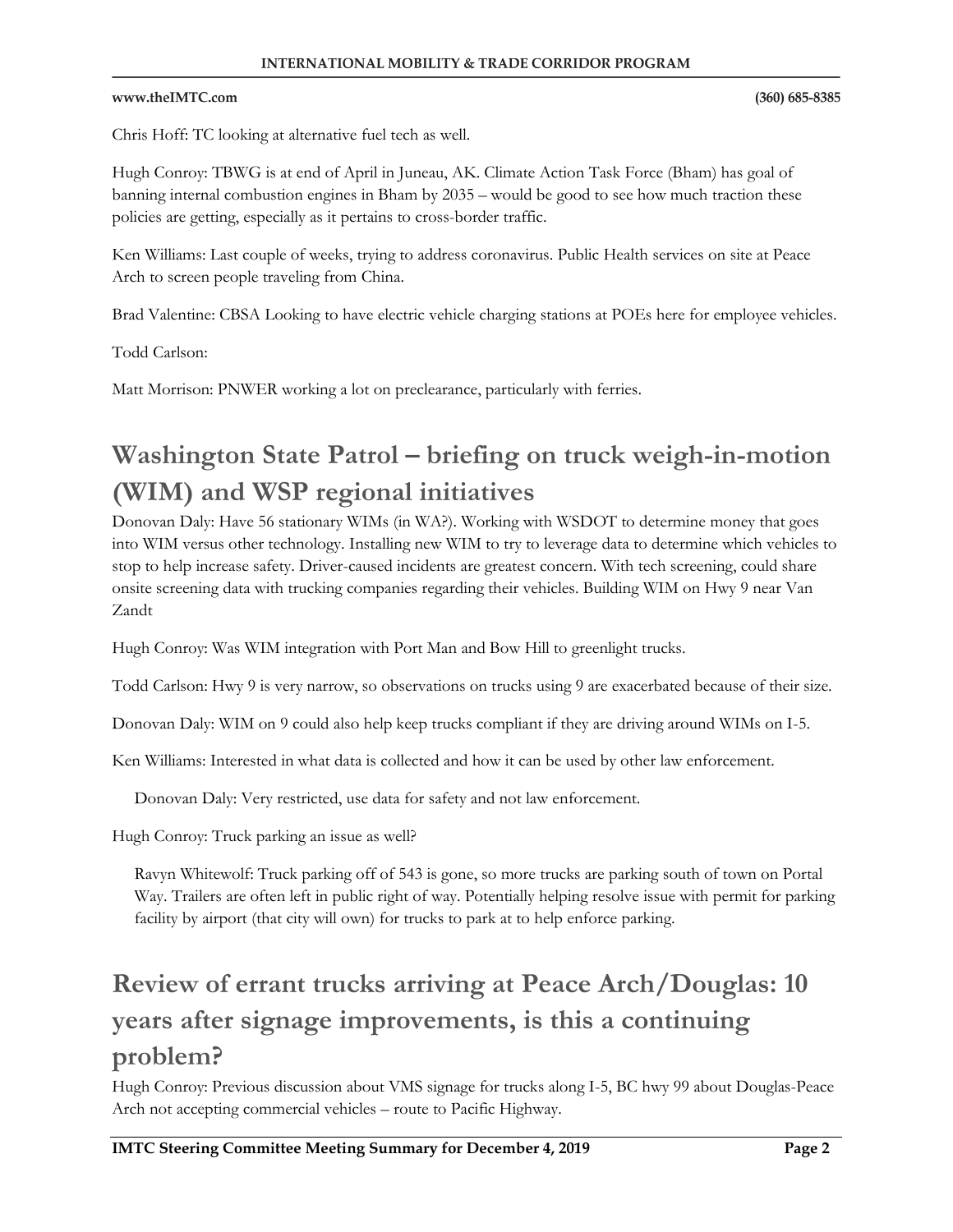#### www.theIMTC.com

Morgan McJannett: Stationary signage has definitely helped northbound.

Ken Williams: Even one truck takes time. Radiation from loads takes a while. Will route trucks down I-5 (?). Still get one or two per week. Have had occasions where northbound vehicles reach the Peace Arch monument and don't want to cross the border (went too far by mistake), make a U-turn, and head south the wrong way on I-5.

Hugh Conroy: BC Signs seem more visible and better placed.

Ken Williams: Infrastructure for passenger vehicles saying there are no U-turns and preventing it would be helpful.

# **Douglas northbound anti-idling zone: discuss strategies for project development and implementation**

Hugh Conroy: Could there be ways to integrate strategies to prevent U-turns and trucks coming to Douglas with an anti-idling zone?

Brad Valentine: Daniele Evans idea for Customs to control nearest light signal before plaza in order to stop traffic while booths are closed or re-ordered to prevent need for agents to go out and move traffic manually.

Hugh Conroy: Next steps, reach out to stakeholders directly and see if there is a need for a subcommittee or special meeting.

Karamjeet Deogan: Feb or March modeling of (anti-idling?) showed significant environmental benefits.

### **Emerging freight inspection strategies – discussion**

Matt Morrison: Pre-Arrival Readiness Evaluation (PARE) at Peace Bridge. If truck isn't ready to cross bridge (to cross the border), they aren't allowed to cross. Truck goes through stages of PARE to assess readiness. Would like to explore what the possibilities might be to implement certain PARE processes at Pacific Highway. Duty-free could be utilized to incentivize trucks being ready with documents before they arrive at the border (if they were charged to park at duty-free to get documents ready).

**New funding for Phase 1, IMTC simulation modeling to evaluate potential, traffic operations benefits of pre-primary empty-truck scanning at southbound Pacific Highway**

Hugh Conroy: Modeling project to look at NII specifically, but also applicability of all things PARE in the region.

Ken Williams: Interest in ownership of property and infrastructure for PARE. Also, how routing to the other commercial ports in the region would be affected (if PARE makes trucks go to smaller ports and handle typically less volume). About 1/3 of trucks are estimated empty, sometimes as high as 40%. Opt-out component to NII too.